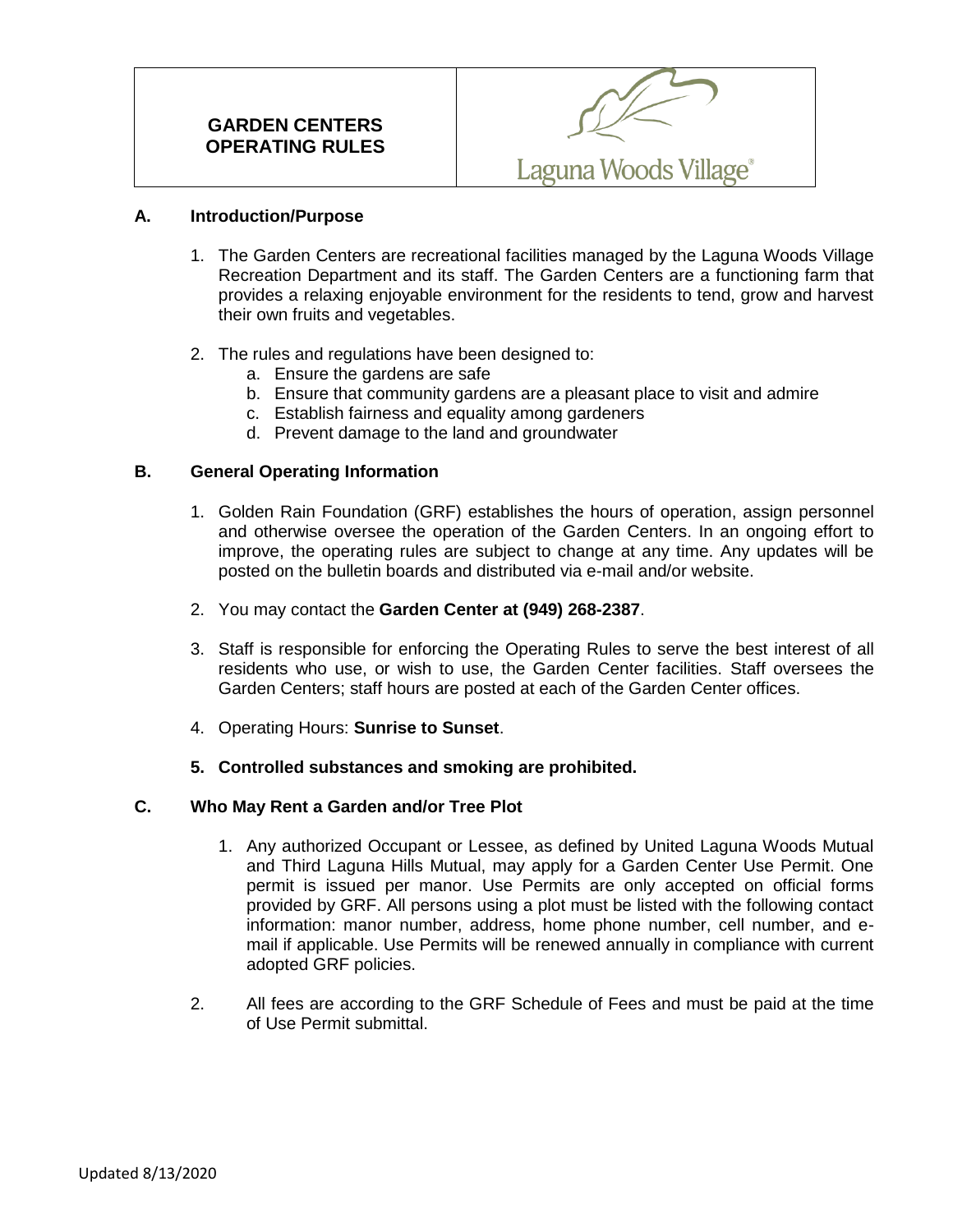## **D. Signing Required Release and Waiver of Liability Agreement**

- 1. All Gardeners are required to sign a **Hold Harmless, Release and Waiver of Liability Agreement** annually, or upon staff's request. This signed agreement will be maintained on file. This agreement limits GRF's liability and waives any claim a gardener may have, including injury or damage absent gross negligence or willful misconduct. Forms are available online or from the Recreation Office.
- 2. Guests must be accompanied by an authorized resident or partnering gardener or staff.

# **E. Temporary Working of Your Plot by a Designated Person**

1. No one may work a garden for another gardener unless they are a resident of Laguna Woods Village and listed on the Use Permit with the appropriate contact information. If an individual is found to be working a plot without being listed on the Use Permit, the Use Permit holder will be subject to disciplinary action which could result in loss of gardening privileges.

# **F. In Case of Emergency**

- 1. Emergency telephones that connect directly with the Security Office are available at both Garden Centers.
	- a. At Garden Center One, the emergency telephone is located at the Moulton side front gate.
	- b. At Garden Center Two, there is one emergency phone outside of the office and another on the east side of the storage building (tool shed and restroom) near the Maintenance Center.
- 2. In **severe emergencies please call 911**.

### **G. Gardener Responsibilities**

- 1. Gardeners are responsible for keeping their plots weed and debris free **at all times**.
- 2. Gardeners must do their own gardening and may share their plot with other residents provided those residents have been properly registered and have signed a Hold Harmless, Release and Waiver of Liability Agreement.
- 3. Gardeners are not allowed to sublease or otherwise turn their plot over to someone else to work
- 4. The Use Permit holder must work his/her plot at least six months of the calendar year and maintain the plot at all times. Work must commence within 30 days of permit execution.
- 5. Gardeners are obligated to plant fruits, vegetables and/or flowers 12 months out of the year.
- 6. Seasonal gardeners, e.g. "snowbirds", summer "desert escapees" are required to SHARE their plot(s) with other seasonal gardeners.
- 7. Mulch outside of plots is prohibited.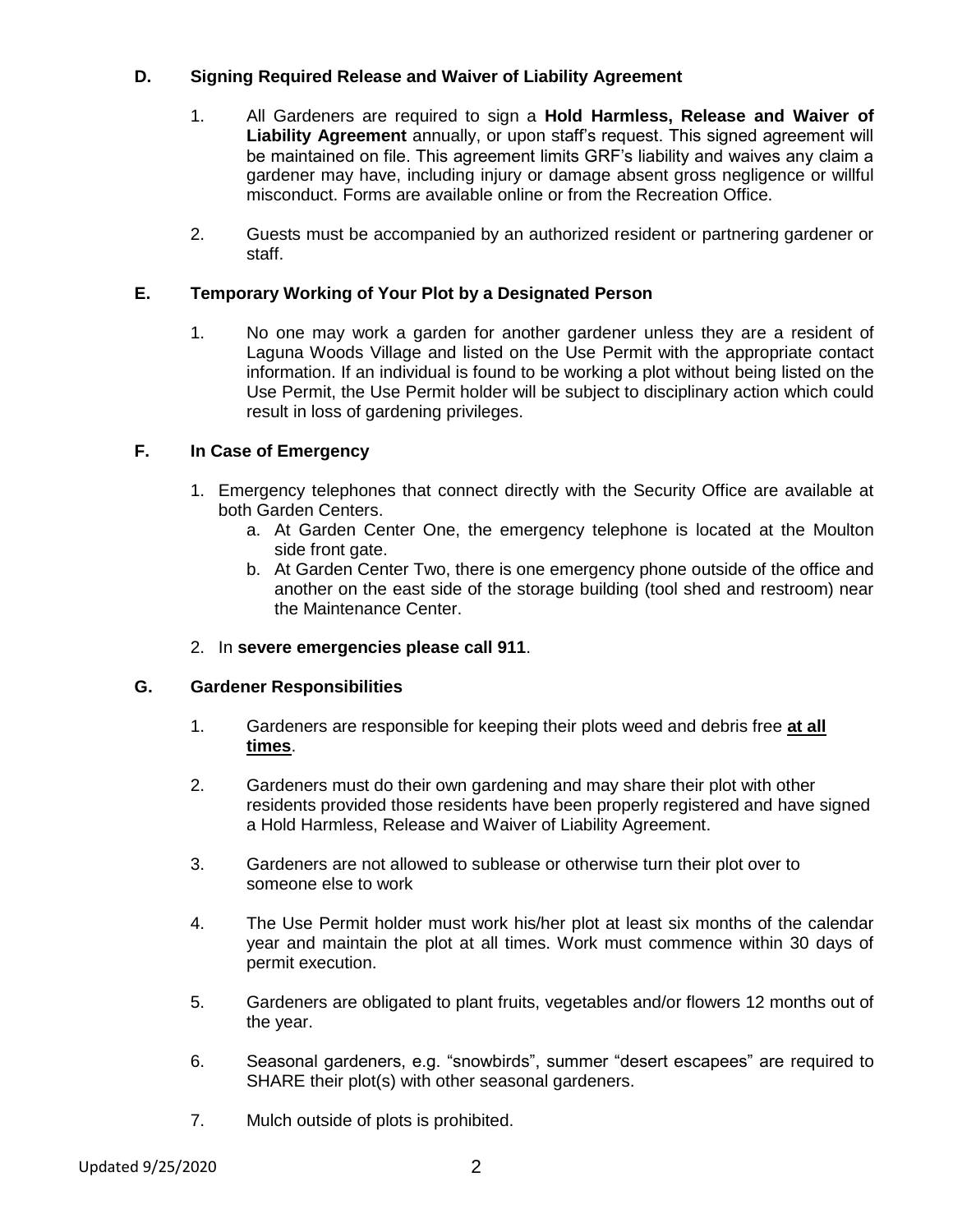- 8. Gravel is only permitted for use in the Garden Center Two pathways.
- 9. The disposal of trash and debris is the responsibility of each gardener. Large dumpsters are located strategically throughout the facilities. Do not place debris in walk areas or leave debris in wheelbarrows.
- 10. All walkways must be kept clear and wheelbarrows must be emptied and returned to their proper storage areas. Gardeners using tools furnished by GRF are responsible for the proper care, cleaning, return, and storage of these tools to the tool sheds from which they were obtained. Gardeners are permitted to plant within their assigned garden space only. Planting in any common area, such as in the parking lot, within medians and around structures, is not allowed.
- 11. All items stored within the garden plot must be essential to gardening. Pesticides of any kind may not be stored at the Garden Center. Items such as wooden stakes, tomato cages, etc. must be kept in a neat and orderly manner. Materials may not be stored against either the perimeter fencing of the plot or Garden Center.
- 12. Gardeners are required to adhere and comply with all Garden Center Operating Rules, Recreation Division Policy, GRF Governing Documents, and all applicable laws. Failure to do so may result in disciplinary action.

# **H. Pets/Animals at the Garden Centers**

- 1. Pets are not allowed.
- 2. Do not feed wildlife in the Garden Centers.

### **I. Annual Fees**

- 1. As part of the plot rental process, residents will be given a statement with the amount due for their plot(s). All checks will be made payable to GRF. The rental fees along with all applicable documentation must be submitted to the Recreation Office. GRF may revoke the Use Permit of any gardener who is 30 days delinquent in payment of his/her plot rental.
- 2. Plot rentals are for one calendar year and renewed annually. The plot rental package will be sent out to all current plot renters. The forms and rental fees must be returned to the Recreation Department.
- 3. The resident will receive their plot upon receipt of plot rental fees.

# **J. Assignment of Garden Plots/Spaces**

- 1. Garden plots are leased on an available basis and only one is allowed per manor. Staff will prepare any plot offered to a lessee, so that it is weed free, rototilled, all prior existing non-gardening miscellaneous items removed, as well as any deteriorating structures, and has access to a functioning water source.
- 2. Plots vary in location, actual size and previous improvements.
- 3. There is a limit of one garden plot of approximately 200 square feet and/or one tree plot per manor. Anyone with more than one garden plot and/or more than one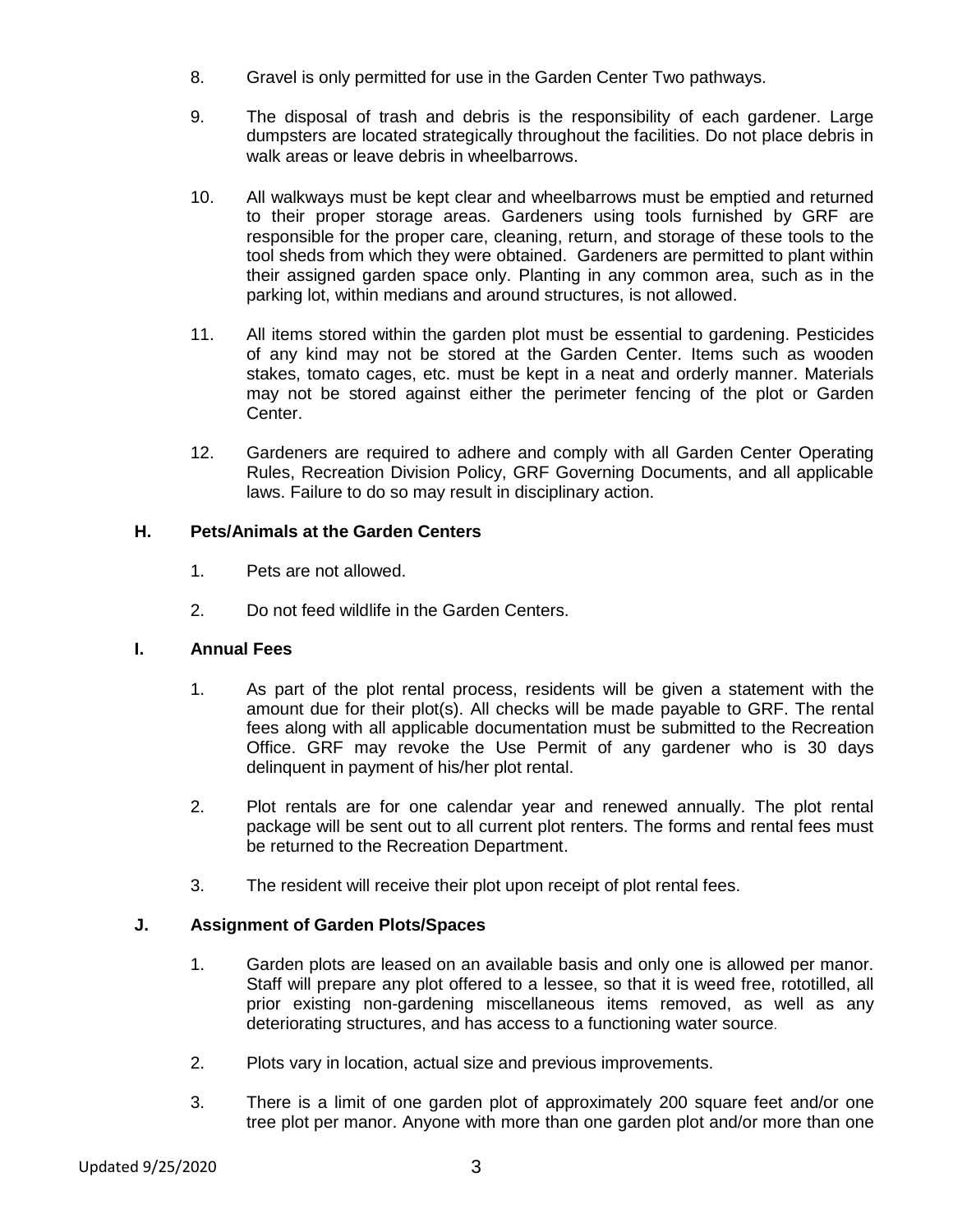tree plot prior to May 3, 2016 will be allowed to keep a maximum of two garden plots not to exceed approximately 400 square feet and/or two tree plots.

- 4. When a Use Permit holder decides to give up his/her plot, he/she can designate another gardener, in writing, to take over the plot, however, the designee must give up a matching number of plot(s) which will become available.
- 5. Use Permits shall be personal to the gardener and shall not be assignable to any other person and shall not pass on to any successors or assignees unless the plot is shared by another resident. If during the lease agreement a resident moves or becomes deceased, the resident sharing the plot will have an opportunity to become the Use Permit Holder. It will be offered in the order in which the names of the partners appear on the current Use Permit.

#### **K. Watering/Irrigation**

#### *Any gardener watering their garden plot must be present at the Garden Center the entire period of time the water is turned on, even if an alternative irrigation system is in place.*

- 1. All watering at the Garden Centers is subject to the El Toro Water District rules and any other governing agency or municipality.
- 2. All hoses must be equipped with a positive self-closing shutoff hose nozzle.
- 3. Staff shall be notified when faucets or valves are found to be leaking. Water shutoff valves must be accessible from outside the plot.
- 4. Irrigation work that will require shutting off water to a garden area must be done by a Garden Center staff member or approved technician.
- 5. If an alternative irrigation system is in place such as an automatic irrigation or drip irrigation system, **timers required**.
- 6. All gardeners are responsible for prudent, non-wasteful watering practices, and for preventing water runoff from damaging adjacent gardens.
- 7. No irrigation systems other than drip or soaker systems are permitted in a plot.
- 8. Gardeners must keep the amount of time the water is turned off to as short a time period as possible. Electronic solar and battery operated water timers are allowed.

#### **L. General Gardening Information**

- 1. Garden plots **must** be planted and maintained year-round.
- 2. Summer gardens must be planted by May 31 and must be cleaned up by November 15.
- 3. Plot holders who do not actively garden during short periods (less than four months) either have to plant a cover crop, cover their plot with plastic or maintain their plot free of weeds.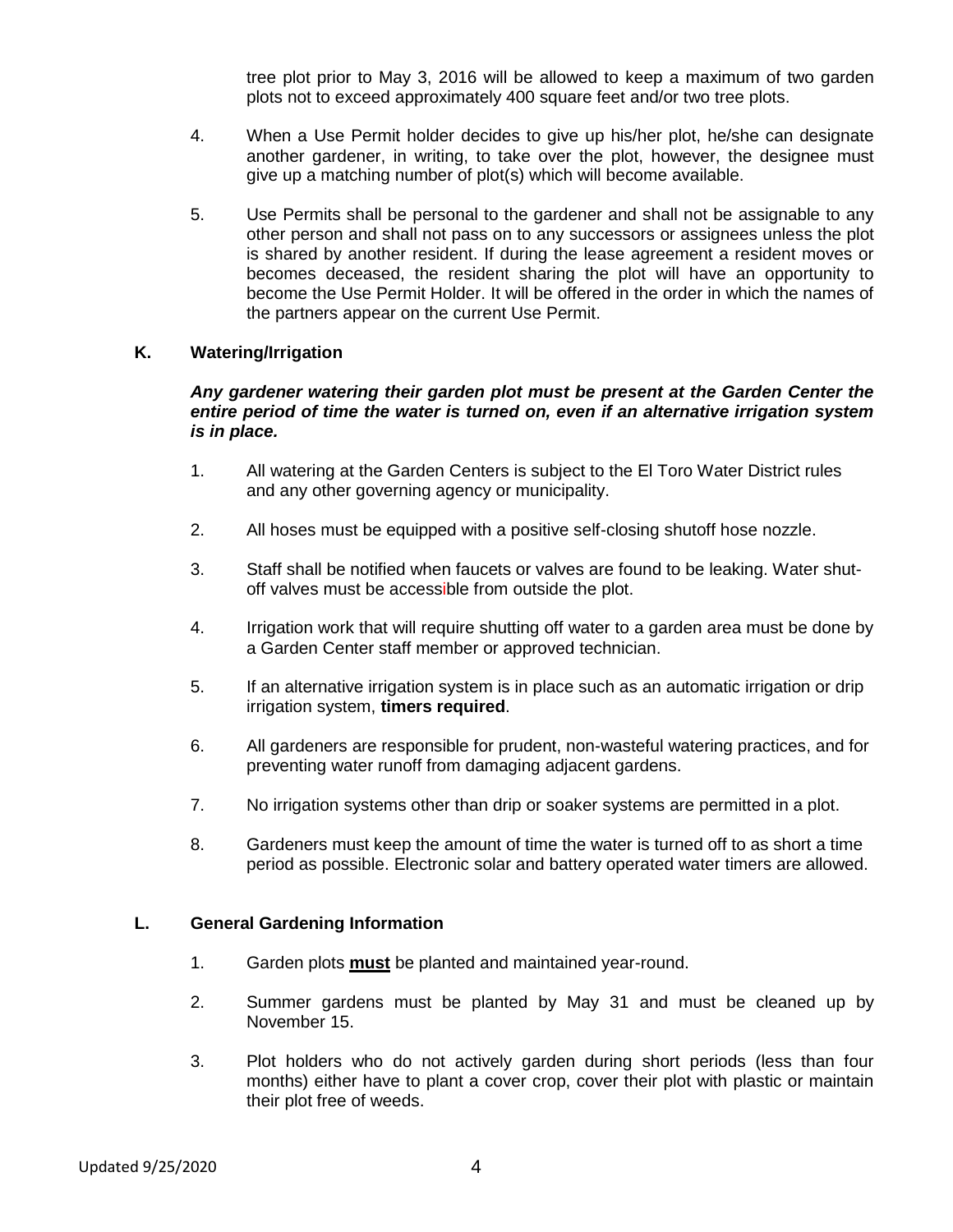- 4. GRF reserves the right to prohibit or limit any plantings that are not in the best interest of the Community or the Garden Centers.
- 5. All plants with invasive roots or plants that are larger than the plot size are prohibited and must be removed or grown in a container.
	- a) For example banana trees, mint, canna lilies, bird of paradise, sugar cane and ginger
- 6. Shading a neighbor's garden plot with any plant or material is prohibited.

### **M. Garden/Vegetable Plot Specifics**

- 1. Staff must approve any fence or other structure prior to it being built and follow GRF guidelines.
- 2. **Each gardener is responsible for walkways within and around their plots**. Walkways must be clear of obstacles. No intrusion of growing material into the walkways. Berries, bougainvillea and other climbing vines and plants that have thorns must be planted a minimum of 24 inches away from the fence and may not extend beyond the individual garden property line.
- 3. No trees may be planted in any garden plots.
- 4. Plot holders may grow vegetables, herbs, flowers and edible weeds in their plot.
- 5. Edible weeds must be harvested and not allowed to go to seed.
- 6. Plot holders must utilize at least 75% of the plot for planting. Plots are not to be used to store materials/tools not associated with gardening.
- 7. The plot soil must be maintained in an aerated state and no modification or amendment to the soil shall impede the future use of the plot.
- 8. Plot holders may grow plants considered invasive, such as bamboo, mint and Asian Yams, as long as it is in an above ground mobile container, planter, etc. Invasive plants, such as bamboo, mint and Asian Yams and trees already existing in the garden plot must be removed by the gardener.
- 9. The following water-intensive crops are prohibited: rice and sugar cane.
- 10. Crops should be rotated.
- 11. Crops must be harvested and not left on the ground to rot and go to waste.
- 12. Plot holders should grow a variety of plants and should never grow less than two types of plants at any one time.
- 13. All plants, planters, planter boxes and trellises must be placed inside the plot perimeter. Plants may not over hang into the walk way. The Garden Center coordinator has the right to trim the excess plants over hanging into the walkway without prior notification.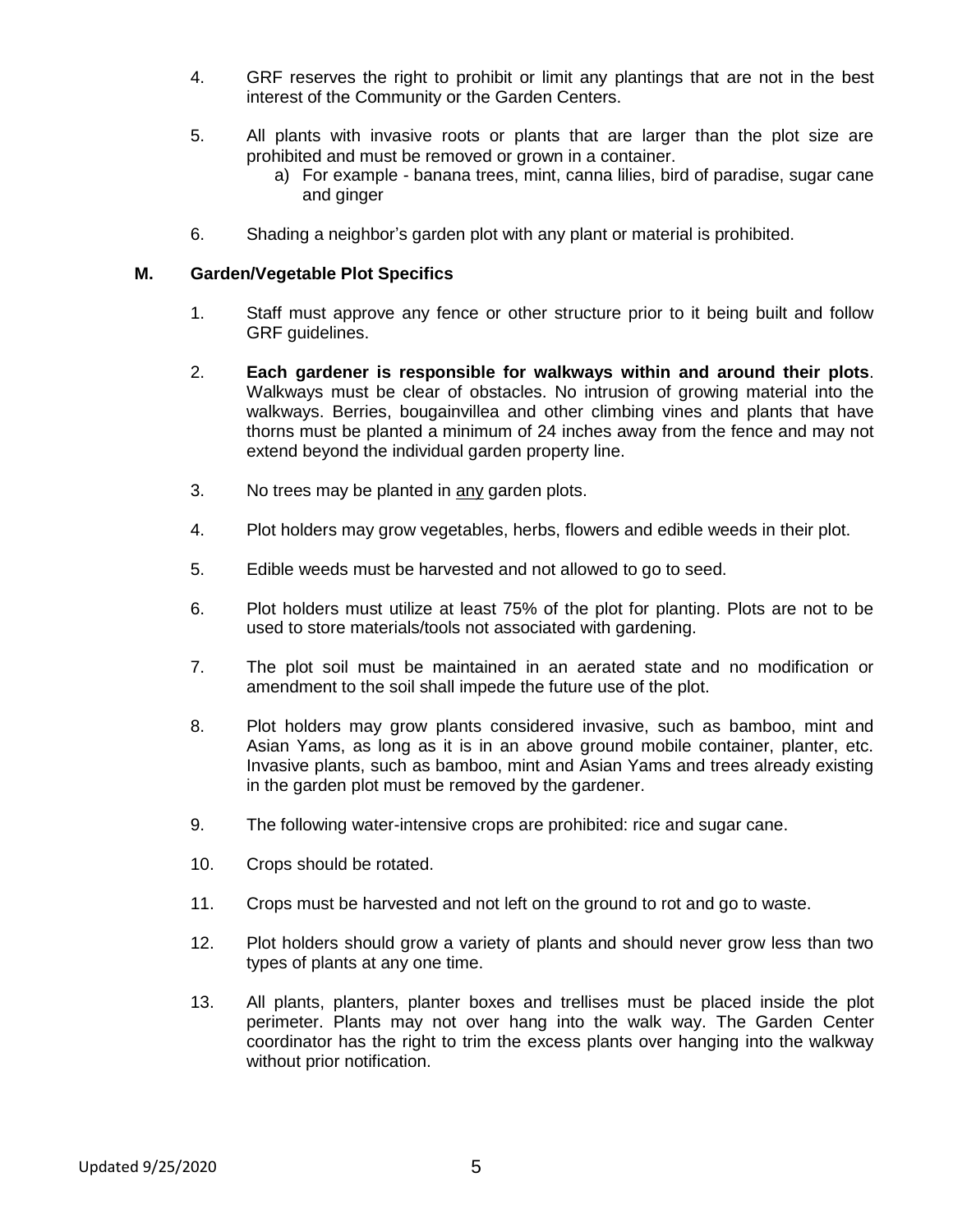### **N. Shade House Spaces**

- 1. Each bench space is approximately 16 square feet and will be assigned on a one per manor basis.
- 2. The shade house will be kept locked at all times when it is not in use by those with Use Permits. Keys will be issued to all shade house permit holders. Keys must be returned to the Recreation Office when the Use Permit is terminated.
- 3. All materials stored under the benches, such as pots, potting mixtures, etc., must be kept in a neat and orderly condition and must be maintained at least eight (8) inches above the ground in order to reduce the opportunity for rodent nest sites. Storage of materials not essential to shade house gardening activities is prohibited.
- 4. Each shade house gardener is responsible for elimination of all debris and weeds in their half of the walkways around their bench space.

### **O. Fruit Tree Areas**

- 1. In Garden Center Two, tree plots bordering the Recreational Vehicle Storage Lot B, are designated as dwarf and semi-dwarf citrus tree plots. Tree plots bordering the bridle trail, are designated as fruit, dwarf and semi-dwarf citrus tree plots.
- 2. In both Garden Centers, existing trees maximum height is 15 feet.
- 3. **New trees** need written approval in advance by the Recreation Department and in most circumstances are limited to dwarf and semi dwarf trees.
- 4. Gardeners are reminded of the steep sloping grades that exist in the tree area and lessees are to maintain safe walks, steps and retaining walls at all times.
- 5. Gardeners are expected to prune and care for their trees so they do not spread disease. Trees should not grow over other's plots or block walk ways, and may not rise more than 15 feet in pruned condition.
- 6. Tree plots must be kept free of weeds, vegetables and leaves.
- 7. Permanent fences are prohibited around tree plots.

### **P. Garden Product Policy**

- 1. Any organic substance for use in the gardens should be approved by the U.S. Department of Agriculture's (USDA) National Organic Program or by the Organics Materials Review Institute (OMRI). To see if a substance is allowed in a community garden check the USDA National Organic Program National List, Subpart G, 205.601 and 205.602 or the OMRI Web site, www.omri.org
- 2. Organic Gardening: The form of agriculture that relies on techniques such as crop rotation, green manure, compost and biological pest control. Organic Gardening uses fertilizers and pesticides but excludes the use of manufactured (synthetic) fertilizers, pesticides (including herbicides, insecticides and fungicides), plant growth regulators, sludge and nano materials.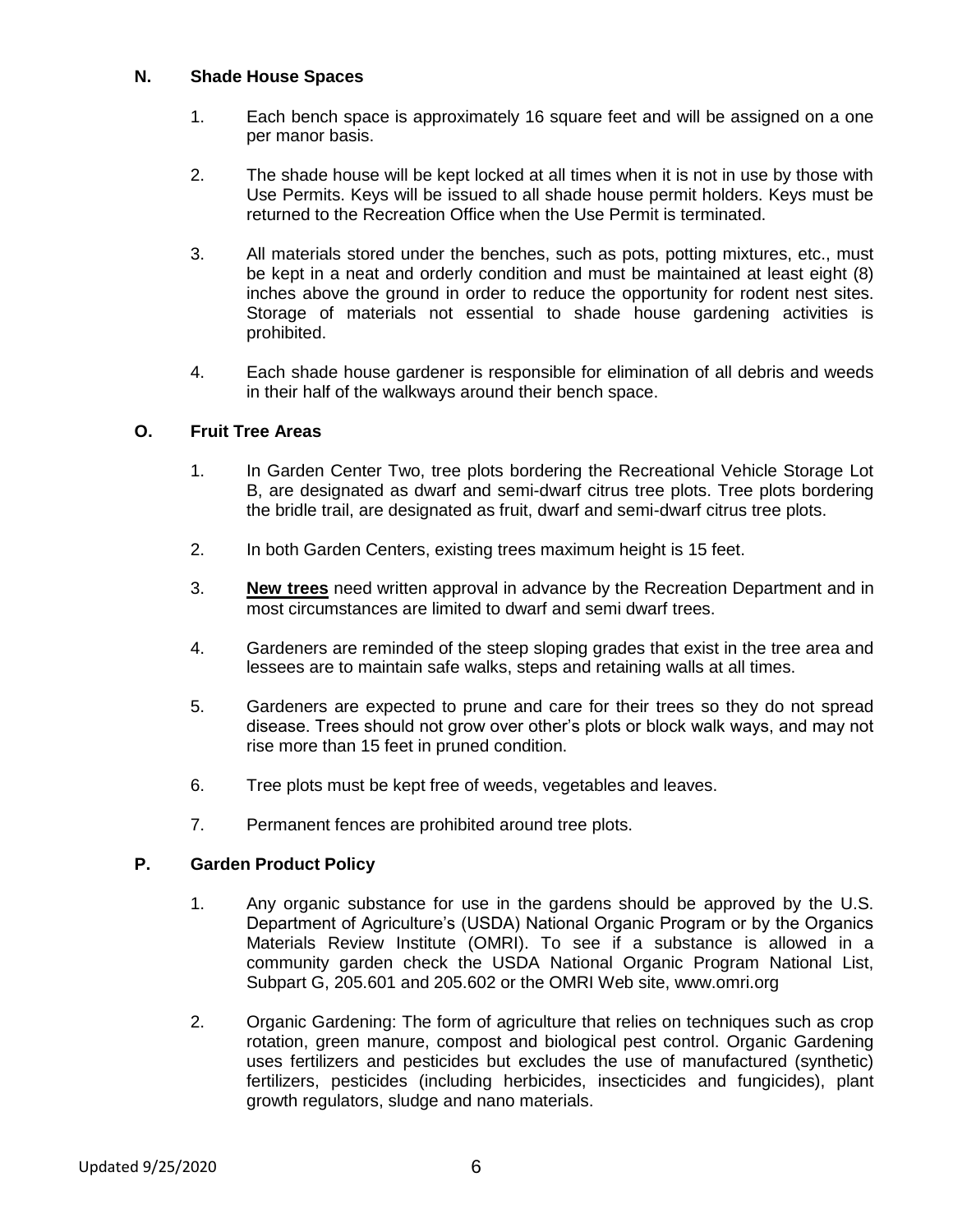The following table includes, but is not limited to, substances that are recommended and those that are not.

| Recommended                                                                                                                                                                                                                                                                                                                                                                                                                                                                                                                                                                                                                                                                                                                                             | <b>Not Recommended</b>                                                                                                                                                                                      |
|---------------------------------------------------------------------------------------------------------------------------------------------------------------------------------------------------------------------------------------------------------------------------------------------------------------------------------------------------------------------------------------------------------------------------------------------------------------------------------------------------------------------------------------------------------------------------------------------------------------------------------------------------------------------------------------------------------------------------------------------------------|-------------------------------------------------------------------------------------------------------------------------------------------------------------------------------------------------------------|
| - bacillus thuringiensis(Bt)<br>- soap spray<br>- Horticulture pepper/onion spray - sulfur<br>- wood ashes<br>- sour milk solution<br>- lace wings<br>- dormant oils<br>- micro-cop or equivalent<br>- diatomaceous earth (DE)<br>- baking soda<br>- borax, boric acid - sluggo<br>- lady bugs<br>- tanglefoot<br>- marigolds<br>- beneficial nematodes - netting<br>- Pyrethrum*<br>* Pyrethrin: It is a naturally occurring insect-killing<br>chemical taken from chrysanthemum flowers. In the<br>flowers, these bug-killers exist as a mixture of six<br>separate chemicals that together are called pyrethrum<br>or pyrethrins. Pyrethrins (without piperonyl butoxide or<br>other enhancers) are permitted for use on organically<br>grown crops. | - rotenone<br>- pyrethrate,<br>pyrethroids - nicotine<br>sulfate<br>- malathion<br>- diazinon<br>- sevin<br>- organophosphates<br>- Roundup<br>- Finale<br>- Dursban<br>- organ chlorides<br>- chlorpyrifos |
| Recommended                                                                                                                                                                                                                                                                                                                                                                                                                                                                                                                                                                                                                                                                                                                                             | <b>Not Recommended</b>                                                                                                                                                                                      |
| - cotton Seed - kelp<br>- compost<br>- manure<br>- blood, bone, horn, and hoof meals - liquid fish or<br>seaweed<br>- fertilizers classed as "organic"                                                                                                                                                                                                                                                                                                                                                                                                                                                                                                                                                                                                  | - ammonium sulfate -<br>ammonium nitrate -<br>muriate of potash -<br>superphosphates<br>- highly soluble<br>chemical fertilizer -<br>Ozmicote<br>- Non organic Miracle<br>Grow                              |
|                                                                                                                                                                                                                                                                                                                                                                                                                                                                                                                                                                                                                                                                                                                                                         |                                                                                                                                                                                                             |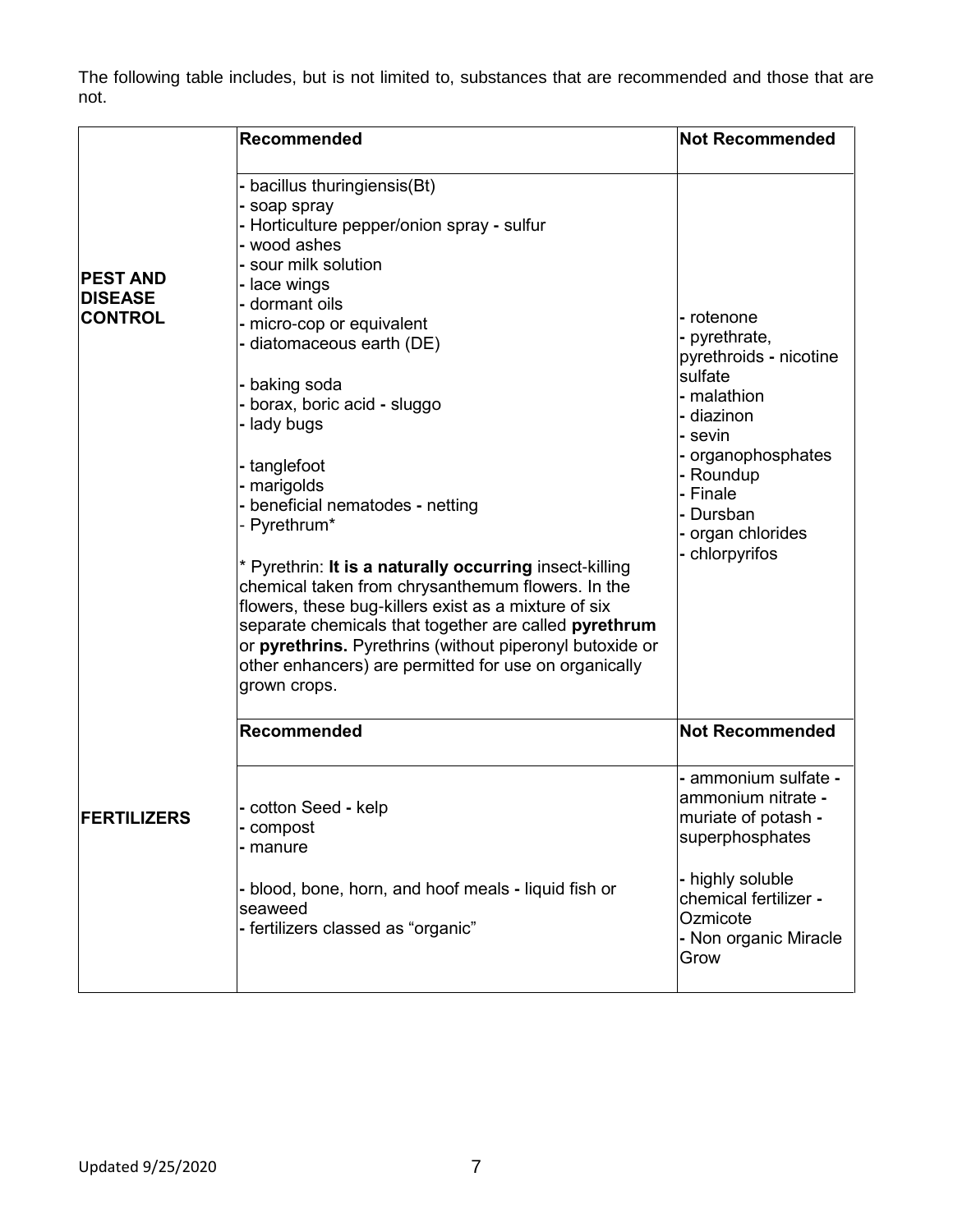### **Q. Authority, Enforcement of Rules and Revoke of Use Permit(s)**

- 1. GRF is authorized to take disciplinary action against a gardener found to be in violation of the Garden Center Operating Rules. The GRF Board has the authority to impose monetary fines, revoke Use Permit(s), and/or bring forth legal action.
- 2. Any gardener found to be in conflict with any of the Operating Rules may result in disciplinary action.
- 3. Garden Center staff will make periodic checks of all garden plots/spaces to ensure they are being properly cared for and operating rules are adhered. If a safety issue exists, staff will take corrective action to ensure the safety of the Garden Centers. Any costs incurred will be at the gardener's expense.
- 4. If a gardener is found to be in violation of the Operating Rules, the gardener shall be notified in writing of alleged violations and required to comply within a reasonable time from the date of the notice. Failure to comply within the allowable time may result in a Disciplinary Hearing before the GRF Board of Directors.
- 5. Upon termination or revocation of a Use Permit, a gardener shall not be entitled to any refund or apportionment of any fee paid to GRF for any material planted, growing or otherwise located within the Garden Centers or for any improvements made on the premises by the gardener, and at the option of GRF, all or part of such material and improvements shall become the property of GRF. Gardeners are responsible for leaving plots weed and debris free and ready for the next gardener. If not, GRF may charge for clean-up when a garden is left in such a condition as to require clean up.

# 6. **VIOLATIONS WARRANTING DISCIPLINARY ACTION**

- Theft of tools and equipment
- Theft of produce and plants
- Vandalism of tools, equipment
- The use of foul language and offensive behavior including but not limited to threats, intimidation, violence, racial/ethnic slurs and sexual harassment (GRF Nuisance Policy)
- The use of alcoholic beverages and illegal drugs of any kind in any area of the gardens
- Receiving more than three combined written warnings within a program year
- Failure to pay registration fee by the deadline

*The Recreation Department reserves the right to review and adjust the operating rules to accommodate the needs of the community at any time. The Recreation Department also reserves the right to enter any plot at any time.*